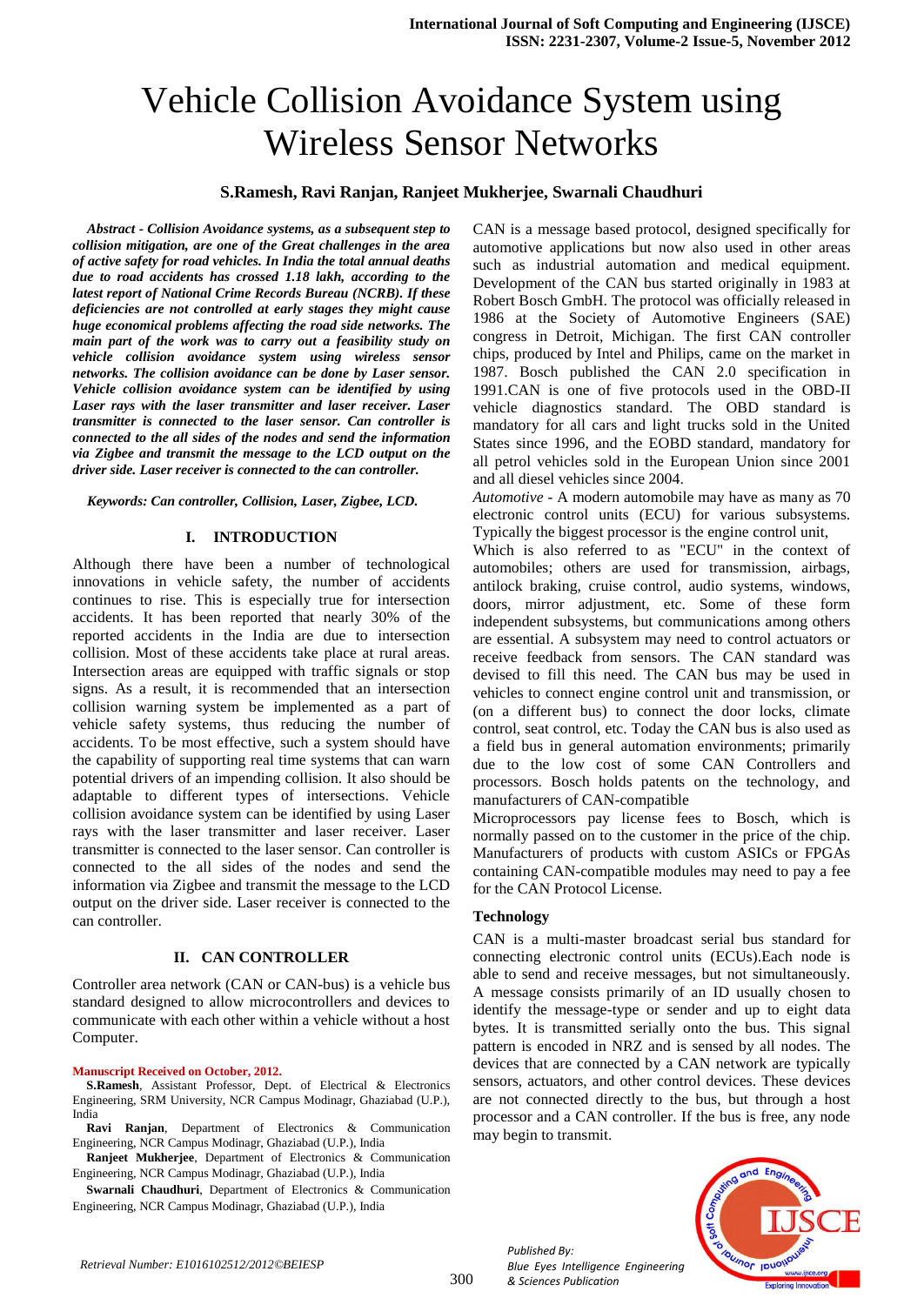If two or more nodes begin sending messages at the same time, the message with the more dominant ID (which has more dominant bits, i.e., zeroes) will overwrite other nodes' less dominant IDs, so that eventually (after this arbitration on the ID) only the dominant message remains and is received by all nodes. Each node requires a host processor. The host processor decides what received messages mean and which messages it wants to transmit itself. Sensors, actuators and control devices can be connected to the host processor. CAN controller (hardware with a synchronous clock).

## **Receiving**

The CAN controller stores received bits serially from the bus until an entire message is available, which can then be fetched by the host processor (usually after the CAN controller has triggered an interrupt).

# **Sending**

The host processor stores it's transmit messages to a CAN controller, which transmits the bits serially onto the bus. Transceiver (possibly integrated into the CAN controller)

# **Receiving**

It adapts signal levels from the bus to levels that the CAN controller expects and has protective circuitry that protects the CAN controller.

# **Sending**

It converts the transmit-bit signal received from the CAN controller into a signal that is sent onto the bus. Bit rates up to 1 Mbit/s are possible at network lengths below 40 m. Decreasing the bit rate allows longer network distances (e.g.,500 m at 125 Kbit/s).The CAN data link layer protocol is standardized in ISO 11898-1. This standard describes mainly the data link layer composed of the logical link control (LLC) sub layer and the media access control (MAC) sub layer and some aspects of the physical layer of the OSI reference model. All the other protocol layers are the network designer's choice.

## **III. LASER**

Many scientific, military, medical and commercial laser applications have been developed since the invention of the [laser](http://en.wikipedia.org/wiki/Laser) in 1958. The [coherency,](http://en.wikipedia.org/wiki/Coherence_(physics)) high [monochromaticity,](http://en.wikipedia.org/wiki/Monochromaticity) and ability to reach extremely high [powers](http://en.wikipedia.org/wiki/Radiant_flux) are all properties which allow for these specialized applications. A laser is a device that emits light [\(electromagnetic radiation\)](http://en.wikipedia.org/wiki/Electromagnetic_radiation) through a process of [optical amplification](http://en.wikipedia.org/wiki/Optical_amplification) based on the emission of [photons.](http://en.wikipedia.org/wiki/Photon) The term "laser" originated as an [acronym](http://en.wikipedia.org/wiki/Acronym) for *Light Amplification by Stimulated Emission of Radiation*. The emitted laser light is notable for its high degree of spatial and temporal [coherence.](http://en.wikipedia.org/wiki/Coherence_(physics))

Spatial coherence typically is expressed through the output being a narrow beam which is [diffraction-limited,](http://en.wikipedia.org/wiki/Gaussian_beam) often a so-called "pencil beam." Laser beams can be focused to very tiny spots, achieving a very high [irradiance.](http://en.wikipedia.org/wiki/Irradiance) Or they can be launched into a beam of very low divergence in order to concentrate their power at a large distance.

Temporal (or longitudinal) coherence implies a polarized wave at a single frequency whose phase is correlated over a relatively large distance (the [coherence length\)](http://en.wikipedia.org/wiki/Coherence_length) along the beam. A beam produced by a thermal or other incoherent light source has an instantaneous amplitude and [phase](http://en.wikipedia.org/wiki/Phase_(waves)) which vary randomly with respect to time and position, and thus a very short coherence length.

Most so-called "single wavelength" lasers actually produce radiation in several modes having slightly different frequencies (wavelengths), often not in a single polarization. And although temporal coherence implies monochromaticity, there are even lasers that emit a broad spectrum of light, or emit different wavelengths of light simultaneously. There are some lasers which are not single spatial mode and consequently their light beams [diverge](http://en.wikipedia.org/wiki/Beam_divergence) more than required by the [diffraction](http://en.wikipedia.org/wiki/Diffraction) limit. However all such devices are classified as "lasers" based on their method of producing that light: stimulated emission. Lasers are employed in applications where light of the required spatial or temporal coherence could not be produced using simpler technologies.

# **IV. LCD**

A liquid crystal display (LCD) is a [flat panel](http://en.wikipedia.org/wiki/Flat_panel_display)  [display,](http://en.wikipedia.org/wiki/Flat_panel_display) [electronic visual display,](http://en.wikipedia.org/wiki/Electronic_visual_display) or [video display](http://en.wikipedia.org/wiki/Video_display) that uses the light modulating properties of [liquid crystals.](http://en.wikipedia.org/wiki/Liquid_Crystals) Liquid crystals do not emit light directly.

LCDs are available to display arbitrary images (as in a general-purpose computer display) or fixed images which can be displayed or hidden, such as preset words, digits, and [7-segment](http://en.wikipedia.org/wiki/7-segment) displays as in a [digital clock.](http://en.wikipedia.org/wiki/Digital_clock) They use the same basic technology, except that arbitrary images are made up of a large number of small [pixels,](http://en.wikipedia.org/wiki/Pixel) while other displays have larger elements.

LCDs are used in a wide range of applications including [computer monitors,](http://en.wikipedia.org/wiki/Computer_monitor) [televisions,](http://en.wikipedia.org/wiki/Television) [instrument](http://en.wikipedia.org/wiki/Instrument_panel)  [panels,](http://en.wikipedia.org/wiki/Instrument_panel) [aircraft cockpit displays,](http://en.wikipedia.org/wiki/Flight_instruments) and signage. They are common in consumer devices such as video players, gaming devices, [clocks,](http://en.wikipedia.org/wiki/Clock) [watches,](http://en.wikipedia.org/wiki/Watch) [calculators,](http://en.wikipedia.org/wiki/Calculator) and [telephones,](http://en.wikipedia.org/wiki/Telephone) and have replaced [cathode ray tube](http://en.wikipedia.org/wiki/Cathode_ray_tube) (CRT) displays in most applications. They are available in a wider range of screen sizes than CRT and [plasma displays,](http://en.wikipedia.org/wiki/Plasma_display) and since they do not use phosphors, they do not suffer image burn-in. LCDs are, however, susceptible to [image persistence.](http://en.wikipedia.org/wiki/Image_persistence)

The LCD is more energy efficient and can be disposed of more safely than a CRT. Its low electrical power consumption enables it to be used in [battery](http://en.wikipedia.org/wiki/Battery_(electricity))powered [electronic](http://en.wikipedia.org/wiki/Electronics) equipment. It is an [electronically](http://en.wikipedia.org/wiki/Electro-optic_modulator)  [modulated optical device](http://en.wikipedia.org/wiki/Electro-optic_modulator) made up of any number of segments filled with [liquid crystalsa](http://en.wikipedia.org/wiki/Liquid_crystal)nd arrayed in front of a [light source](http://en.wikipedia.org/wiki/Light#Light_sources) [\(backlight\)](http://en.wikipedia.org/wiki/Backlight) or [reflector](http://en.wikipedia.org/wiki/Reflector_(photography)) to produce images in colour or [monochrome.](http://en.wikipedia.org/wiki/Monochrome) Liquid crystals were first developed in 1888. By 2008, worldwide sales of televisions with LCD screens exceeded annual sales of CRT units; the CRT became obsolete for most purposes.

# **V. WIRELESS SENSOR NETWORKS**

A wireless sensor network (WSN) consists of spatially distributed [autonomous](http://en.wikipedia.org/wiki/Autonomous) [sensors](http://en.wikipedia.org/wiki/Sensor) to monitor physical or environmental conditions, such as [temperature,](http://en.wikipedia.org/wiki/Temperature) [sound,](http://en.wikipedia.org/wiki/Sound) [pressure,](http://en.wikipedia.org/wiki/Pressure) etc. and to cooperatively pass their data through the network to a main location. The more modern networks are bi-directional, also enabling *control* of sensor activity.



*Published By: Blue Eyes Intelligence Engineering & Sciences Publication*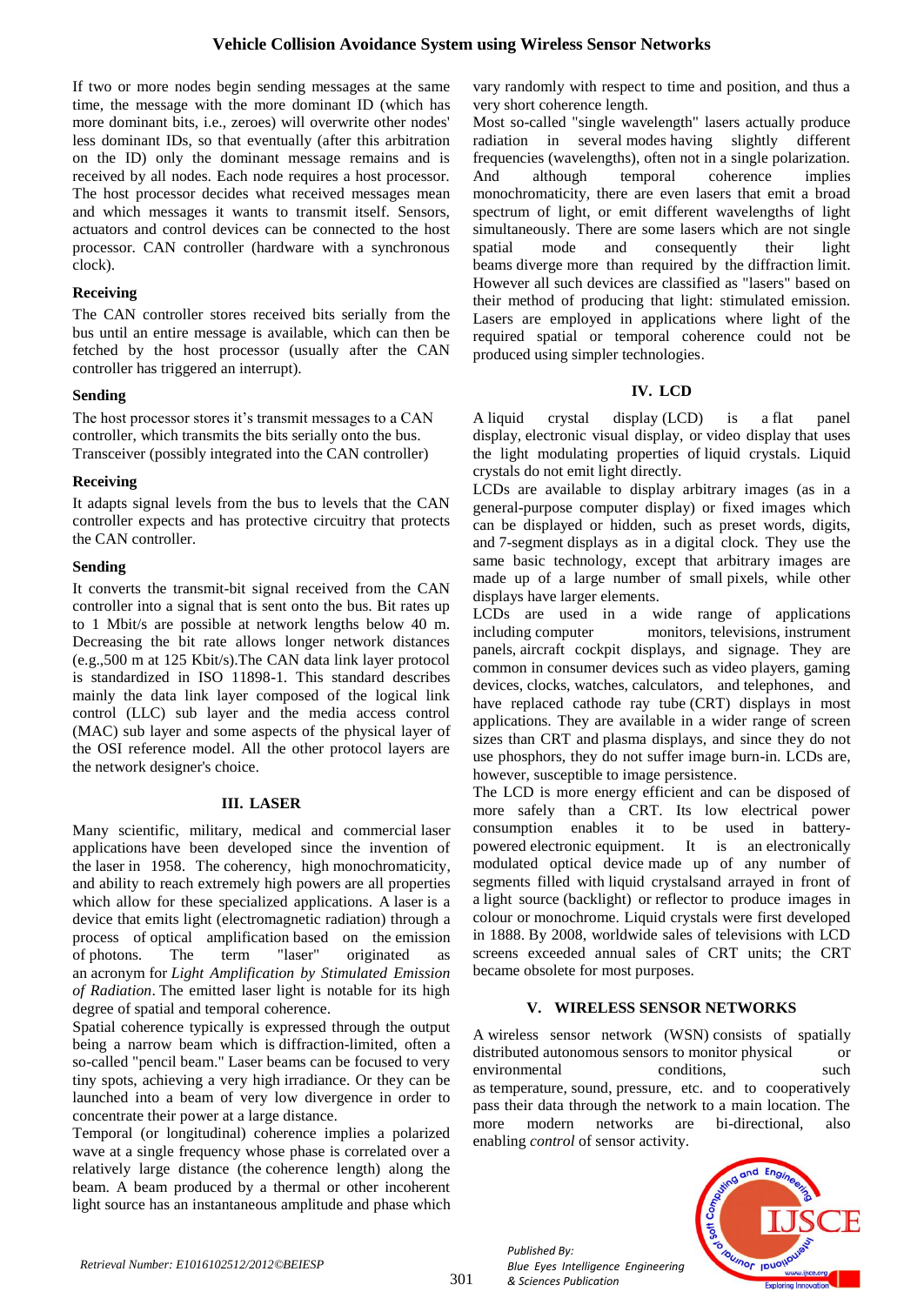The development of wireless sensor networks was motivated by military applications such as battlefield surveillance; today such networks are used in many industrial and consumer applications, such as industrial process monitoring and control, machine health monitoring, and so on.

The WSN is built of "nodes" – from a few to several hundreds or even thousands, where each node is connected to one (or sometimes several) sensors. Each such sensor network node has typically several parts: a [radio](http://en.wikipedia.org/wiki/Radio) [transceiver](http://en.wikipedia.org/wiki/Transceiver) with an internal [antenna](http://en.wikipedia.org/wiki/Antenna_(radio)) or connection to an external antenna, a [microcontroller,](http://en.wikipedia.org/wiki/Microcontroller) an electronic circuit for interfacing with the sensors and an energy source, usually a [battery](http://en.wikipedia.org/wiki/Battery_(electricity)) or an embedded form of [energy harvesting.](http://en.wikipedia.org/wiki/Energy_harvesting) A [sensor node](http://en.wikipedia.org/wiki/Sensor_node) might vary in size from that of a shoebox down to the size of a grain of dust, although functioning "motes" of genuine microscopic dimensions have yet to be created. The cost of sensor nodes is similarly variable, ranging from a few to hundreds of dollars, depending on the complexity of the individual sensor nodes. Size and cost constraints on sensor nodes result in corresponding constraints on resources such as energy, memory, computational speed and communications bandwidth. The topology of the WSNs can vary from a simple [star](http://en.wikipedia.org/wiki/Star_network)  [network](http://en.wikipedia.org/wiki/Star_network) to an advanced [multi-hop](http://en.wikipedia.org/wiki/Mesh_networking) [wireless mesh network.](http://en.wikipedia.org/wiki/Wireless_mesh_network) The propagation technique between the hops of the network can be routing or flooding. In [computer](http://en.wikipedia.org/wiki/Computer_science)  [science](http://en.wikipedia.org/wiki/Computer_science) and [telecommunications,](http://en.wikipedia.org/wiki/Telecommunications) wireless sensor networks are an active research area with numerous workshops and conferences arranged each year

# **VI. NATURE OF WORK**

Here we are going to discuss about the proposed model for Detection and Avoidance of collision in the road side network. The vehicle collision avoidance system can be done by laser rays i.e., laser transmitter &laser receiver. Our nature of work is used to avoid the collision of vehicles in all directions. For this we are calculating for all side of directions. In case the cars are moving in front direction so need to worry about the other directions like back and other two sides. For this we had given the example.

#### **Intersection collision**

To avoid in intersections junction i.e. four junctions joining sides. In case our car is going in 90km when the intersection junction is coming means our sensor senses the other side of directions and give the message to the LCD.The driver can assume that some vehicle coming in other directions and we can easily stop the car at the same time in case the driver is not listening to the LCD means we can fix one alarm for indication purpose also. So our sensor will sense and send the message to the LCD and alarms also rings means we can easily save the car from accidents.



**Fig.-1: Intersection image**

## **Front and back side collision**

Secondly we had given the example for front and back side image collision



**Fig.-2: Front side image collision**

This is our proposed model image for front and back side image collision. This image can be taken as front and back side image collision. Here we were using the concept based on the avoidance of collision in Laser rays.In case we are going to implement in real time means we can prefer on Radar also. The car is going in front side means if any vehicles coming in front or back side means our sensor will sense and send the message to the LCD or alarm.The driver can easily save the car from accidents.

#### **Left side and right side collision**

Here we had given the example on both sides of the collision.